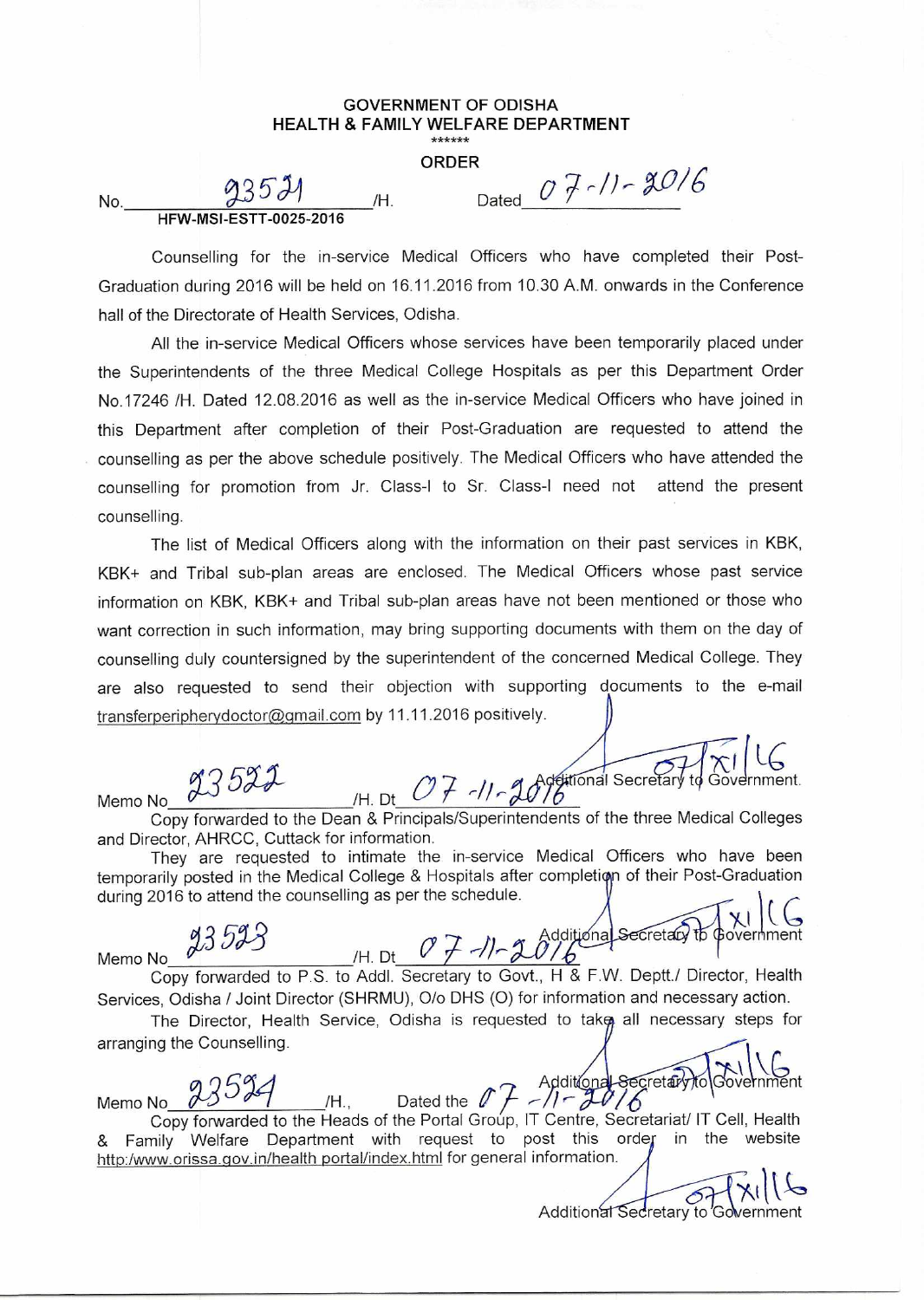|                         | GOVT.<br><b>NOTIFIACTION</b> |                              | <b>OUALIFICATION</b>                    | <b>DATE OF BIRTH</b> | <b>PRESENT PLACE OF POSTING</b> |                         | <b>KBK &amp; KBK+</b> |                          |            | <b>Tribal Area</b> |                       | Remark                                      |
|-------------------------|------------------------------|------------------------------|-----------------------------------------|----------------------|---------------------------------|-------------------------|-----------------------|--------------------------|------------|--------------------|-----------------------|---------------------------------------------|
| SI <sub>No</sub>        | NO. /YR/ SL.NO.              | <b>NAME / COMMUNITY</b>      | <b>DISCIPLINE</b>                       | (DD/MM/YYYY)         | <b>DATE OF JOINING</b>          | From                    | To                    | <b>KBK&amp;+ service</b> | From       | To                 | <b>Tribal service</b> |                                             |
|                         |                              |                              |                                         |                      |                                 | <b>Sr. Class-I</b>      |                       |                          |            |                    |                       |                                             |
| -1                      | 21597/96/408                 | Dr. BIJAYA NARAYAN ROUT      | Pharmacology                            | 27.05.1963           | <b>SCB MCH, CTC</b>             | <b>Nil</b>              | <b>Nil</b>            | #VALUE!                  | Nil        | <b>Nil</b>         | #VALUE!               |                                             |
| $\overline{2}$          | 21597/96/462                 | Dr. KISHORE CHANDRA PATTNAIK | <b>ENT</b>                              | 20.06.1965           | M.K.C.G MCH, Berhampur          | 13/10/1995              | 21/08/2013            | 17Yrs,10 Mon,8days       |            |                    | OYrs, 0 Mon, Odays    |                                             |
| $\overline{\mathbf{3}}$ | 22023/97/168                 | Dr. SANGYA DAS               | <b>Medicine</b>                         | 01.07.1970           | <mark>VSS MCH, Burla</mark>     | <mark>29/06/1999</mark> | 12/02/2004            | 4Yrs, 7 Mon, 14days      |            |                    | OYrs, 0 Mon, Odays    |                                             |
| $\overline{4}$          | 22023/97/365                 | Dr. DEBASISH GOPAL KRISHNA   | Anaes.                                  | 01.01.1967           | VSS MCH, Burla                  |                         |                       | OYrs, 0 Mon, Odays       |            |                    | OYrs, 0 Mon, Odays    |                                             |
| 5                       |                              | 22023/97/489 Dr. ARATI PANDA |                                         | 01.05.1970           | VSS MCH, Burla                  |                         |                       | OYrs, 0 Mon, Odays       |            |                    | OYrs, 0 Mon, Odays    |                                             |
| 6                       | 22023/97/496                 | <b>Dr. LALIT MOHAN SIRKA</b> | Pathology<br><b>Pharmacology / LSAS</b> | 14.07.1967           | <b>SCB MCH, CTC</b>             | Nil                     | Nil                   | #VALUE!                  |            |                    | #VALUE!               |                                             |
|                         |                              |                              |                                         |                      |                                 |                         |                       |                          |            |                    | 5Yrs, 5 Mon, 19days   |                                             |
| $\overline{7}$          | 22023/97/597                 | Dr. GURUDAS MOHAPATRA        | Anaes.                                  | 07.03.1969           | M.K.C.G MCH, Berhampur          |                         |                       | OYrs, 0 Mon, Odays       | 20/11/1996 | 09/05/200          | 2Yrs, 6 Mon, 14days   |                                             |
| 8                       |                              |                              |                                         |                      | VSS MCH, Burla                  |                         |                       | OYrs, 0 Mon, Odays       | 01/02/201  | 15/08/2013         | OYrs, 0 Mon, Odays    |                                             |
|                         | 22023/97/616                 | Dr. SATYAJIT JOSHI           | Surgery                                 | 22.03.1972           |                                 |                         |                       |                          |            |                    |                       |                                             |
| 9                       | 22023/97/692                 | Dr. DURGA CHARAN MAJHI       | Surgery                                 | 15.05.1970           | SCB MCH, CTC                    |                         |                       | OYrs, 0 Mon, Odays       |            |                    | OYrs, 0 Mon, Odays    |                                             |
|                         |                              | Dr. BISWA RANJAN PANDA       |                                         |                      |                                 | Jr. Class-I             | 16/08/2013            |                          |            |                    | OYrs, 0 Mon, Odays    |                                             |
| 10                      | 15848/17/06                  |                              | <b>Medicine</b>                         | 24/05/1979           | M.K.C.G MCH, Berhampur          | 17/07/2006              |                       | 7Yrs,0 Mon,30days        |            |                    |                       |                                             |
| 11                      | 11795/01/206                 | Dr. MADHUSMITA PADHIARY      | MBBS                                    | 15.12.1972           | Hi-Tech MCH, Bhubaneswar        |                         |                       | OYrs, 0 Mon, Odays       |            |                    | OYrs, 0 Mon, Odays    | <mark>in Class-I (Sr.)</mark>               |
| 12                      | 11795/01/217                 | Dr. AJAY KUMAR SINGH         | Ophth.                                  | 13/05/1975           | Hi-Tech MCH, Bhubaneswar        | 01/04/2001              | 17/02/2011            | 9Yrs, 10 Mon, 16days     |            |                    | OYrs, 0 Mon, Odays    | Promotion                                   |
| 13                      | 11795/01/334                 | Dr. ANIJA PATNAIK            | Anaes                                   | 01.10.1972           | SCB MCH, CTC                    |                         |                       | OYrs, 0 Mon, Odays       |            |                    | OYrs, 0 Mon, Odays    |                                             |
| 14                      | 11795/01/356                 | Dr. PRAFULLA KUMAR SAHU      | Ortho.                                  | 18.09.1973           | Hi-Tech MCH, Bhubaneswar        | 17/04/2001              | 18/08/2013            | 12Yrs, 4 Mon, 1days      |            |                    | OYrs, 0 Mon, Odays    |                                             |
| 15                      | 11795/01/439                 | Dr. SATYA NARAYAN PAIKRAY    | Anaes                                   | 14.04.1969           | Hi-Tech MCH, Bhubaneswar        | 01/04/2001              | 02/06/2006            | 5Yrs,2 Mon, 1days        |            |                    | OYrs, 0 Mon, Odays    | in Class-I (Sr.)<br>Promotion               |
| 16                      | 11795/01/470                 | Dr. DUKHIA MURMU             | <b>Medicine</b>                         | 20.05.1975           | <b>VSS MCH, Burla</b>           |                         |                       | OYrs, 0 Mon, Odays       | 12/04/200  | 15/08/2013         | 12Yrs, 4 Mon, 3days   |                                             |
| 17                      | 27368/01/49                  | Dr. GOPAL KRISHNA SAHU       | Anaes                                   | 05.05.1975           | M.K.C.G MCH, Berhampur          | 26/07/2001              | 16/08/2007            | 6Yrs, 0 Mon, 21 days     |            |                    | OYrs, 0 Mon, Odays    |                                             |
| 18                      | 27368/01/77                  | Dr. ALOK JYOTI SAHOO         | psychiatry                              | 03.06.1975           | <mark>SCB</mark> MCH, СТС       | 31/07/2001              | 08/09/2007            | 6Yrs,1 Mon,8days         |            |                    | OYrs, 0 Mon, Odays    |                                             |
| 19                      | 27368/01/135                 | Dr. SANJEEV SUPAKAR          | <b>SPM</b>                              | 18.01.1971           | <b>SCB MCH, CTC</b>             | 30/07/2001              | 11/03/2005            | 3Yrs, 7 Mon, 9days       |            |                    | OYrs, 0 Mon, Odays    |                                             |
| 20                      | 41888/01/15                  | Dr. Ashoka Mohapatra         | Ortho.                                  | 19-07-1974           | M.K.C.G MCH, Berhampur          | 05/11/2001              | 06/02/2011            | 9Yrs, 3 Mon, 1days       |            |                    | OYrs, 0 Mon, Odays    |                                             |
| 21                      | 47379/01/58                  | Dr. Gouranga Ch. Nayak       | Pathology                               | 29-05-1969           | M.K.C.G MCH, Berhampur          | 28/12/2001              | 20/10/2006            | 4Yrs,9 Mon,22days        |            |                    | OYrs, 0 Mon, Odays    | <mark>in Class-I (Sr.)</mark>               |
| 22                      | 27289/03/253                 | Dr. Rita Rani Sahu           | <b>Bio-Chemestry</b>                    | 14-05-1976           | VSS MCH, Burla                  |                         |                       | OYrs, 0 Mon, Odays       |            |                    | OYrs, 0 Mon, Odays    | Promotion                                   |
|                         |                              |                              |                                         |                      |                                 |                         |                       |                          |            |                    |                       |                                             |
| 23                      | 27289/03/278                 | Dr. Rabin Ratan              | Ophthalmology                           | 11-07-1977           | SCB MCH, CTC                    |                         |                       | OYrs, 0 Mon, Odays       |            |                    | OYrs, 0 Mon, Odays    |                                             |
| 24                      | 27289/03/285                 | Dr. Parsuram Nayak           | <b>EMoC / Bio-Chemistry</b>             | 22-06-1977           | <b>SCB MCH, CTC</b>             | 10/09/2003              | 02/01/2010            | 6Yrs, 3 Mon, 23days      |            |                    | OYrs, 0 Mon, Odays    | i <mark>n Class-I (Sr.)</mark><br>Promotion |
| 25                      | 27289/03/287                 | Dr. Sandeep Ku. Mohapatra    | Ophth                                   | 03-02-1973           | M.K.C.G MCH, Berhampur          | 04/09/2003              | 22/08/2013            | 9Yrs, 11 Mon, 18days     |            |                    | OYrs, 0 Mon, Odays    | n Class-I (Sr.)<br>Promotion                |
| 26                      | 7289/03/304                  | Dr. Purnima Singh            | <b>FMT</b>                              | 14/06/1975           | VSS MCH, Burla                  | 04/09/200               | 31/10/20              | OYrs,1 Mon,27days        | 31/01/2006 | 12/01/2010         | 3Yrs,11 Mon,12days    | Not in disposition                          |
| 27                      | 27289/03/341                 | Dr. Arun Kumar Tudu          | <b>DVL/LSAS</b>                         | 05-02-1977           | M.K.C.G MCH, Berhampur          | 17/09/2003              | 15/08/2013            | 9Yrs,10 Mon,29days       |            |                    | OYrs, 0 Mon, Odays    | n Class-I (Sr.)<br>romotion                 |
| 28                      | 3555/04/15                   | Dr. Soubhagya Chhotray       | <b>Medicine</b>                         | 08-08-1978           | VSS MCH, Burla                  | 05/03/2004              | 15/08/2013            | 9Yrs, 5 Mon, 10days      |            |                    | OYrs, 0 Mon, Odays    | To date not<br>available                    |
| 29                      | 3555/04/50                   | Dr. Karmi Marandi            | Paediatrics                             | 05-09-1974           | <b>SCB MCH, CTC</b>             | 19/02/2004              | 09/01/2010            | 5Yrs, 10 Mon, 21days     |            |                    | OYrs, 0 Mon, Odays    |                                             |
| 30                      | 8832/04/70                   | Dr. Tapas Ranjan Mishra      | Pathology                               | 05-07-1978           | <b>SCB MCH, CTC</b>             | 16/04/2004              | 19/10/2008            | 4Yrs, 6 Mon, 3days       |            |                    | OYrs, 0 Mon, Odays    |                                             |
| 31                      | 3538/05/61                   | Dr. Soubagya Ranjan Subudhi  | <b>O&amp;G</b>                          | 05-07-1977           | <b>SCB MCH, CTC</b>             |                         |                       | OYrs, 0 Mon, Odays       | 25/02/200  | 07/02/201          | 5Yrs,11 Mon,13days    |                                             |
| 32                      | 3538/05/103                  | Dr. Kunja Bihari Singh       | O&G / LSAS                              | 09-04-1978           | VSS MCH, Burla                  |                         |                       | OYrs, 0 Mon, Odays       |            |                    | 8Yrs, 5 Mon, 1 days   |                                             |
| 33                      | 25085/05/95                  | Dr. Yajnesh Prasanna Sahu    | Pharmacology                            | 01-11-1979           | VSS MCH, Burla                  | 25/10/2005              | 08/10/2013            | 7Yrs,11 Mon,13days       | 14/03/200  | 15/08/201          | OYrs, 0 Mon, Odays    |                                             |
| 34                      | 25085/05/112                 | Dr. Chitta Ranjan Parida     | Ophthalmology                           | 23-06-1978           | <b>SCB MCH, CTC</b>             | 22/10/2005              | 03/09/2013            | 7Yrs,10 Mon,12days       |            |                    | OYrs, 0 Mon, Odays    |                                             |
|                         |                              |                              |                                         |                      |                                 |                         |                       |                          |            |                    |                       |                                             |
| 35                      | 25085/05/124                 | Dr. Prafulla Chandra Pal     | SPM                                     | 15-06-1977           | M.K.C.G MCH, Berhampur          |                         |                       | OYrs, 0 Mon, Odays       |            |                    | OYrs, 0 Mon, Odays    |                                             |
| 36                      | 3538/05/129                  | Dr. Sarita Tiga              | Paed.                                   | 16/06/1974           | Hi-Tech MCH, Bhubaneswar        |                         |                       | OYrs, 0 Mon, Odays       |            |                    | OYrs, 0 Mon, Odays    |                                             |
| 37                      | 25085/05/141                 | Dr. Premananda Behera        | Ophthalmology                           | 22-09-1978           | VSS MCH, Burla                  |                         |                       | OYrs, 0 Mon, Odays       |            |                    | OYrs, 0 Mon, Odays    |                                             |
| 38                      | 30711/05/7                   | Dr. Nishant Nilotpala Dash   | Paediatrics                             | 03-06-1980           | M.K.C.G MCH, Berhampur          | 20/01/2006              | 06/01/2010            | 3Yrs,11 Mon,17days       |            |                    | OYrs, 0 Mon, Odays    |                                             |
| 39                      | 15848/06/14                  | Dr. Khyamanidhi Sethy        | <b>O&amp;G</b>                          | 18-06-1981           | <b>SCB MCH, CTC</b>             | 23/06/2006              | 15/08/2013            | 7Yrs,1 Mon,23days        |            |                    | OYrs, 0 Mon, Odays    |                                             |
| 40                      | 15848/06/26                  | Dr. Ananta Barada            | Surgery / LSAS                          | 08-06-1979           | <b>SCB MCH, CTC</b>             | 01/07/2006              | 28/02/2013            | 6Yrs, 7 Mon, 27 days     |            |                    | OYrs, 0 Mon, Odays    |                                             |
| 41                      | 15848/06/28                  | Dr. Reet Rohini              | Medicine                                | 06-06-1978           | SCB MCH, CTC                    |                         |                       | OYrs, 0 Mon, Odays       |            |                    | OYrs, 0 Mon, Odays    |                                             |
| 42                      | 15848/06/47                  | Dr. Narayan Ray              | Paediatrics                             | 17-06-1978           | M.K.C.G MCH, Berhampur          | 26/06/2006              | 15/08/2013            | 7Yrs,1 Mon,20days        |            |                    | OYrs, 0 Mon, Odays    |                                             |
| 43                      | 15848/06/36                  | Dr. Saminani Naveen          | Surgery                                 | 02/02/1977           | Hi-Tech MCH, Bhubaneswar        | 30/06/2006              | 09/10/2013            | 7Yrs, 3 Mon, 9days       |            |                    |                       |                                             |
|                         |                              |                              |                                         |                      |                                 |                         |                       |                          |            |                    |                       |                                             |
| 44                      | 15848/06/50                  | Dr. Basudev Marandi          | O&G                                     | 09-03-1980           | <b>SCB MCH, CTC</b>             | 01/07/2006              | 15/08/2013            | 7Yrs,1 Mon,14days        |            |                    | OYrs, 0 Mon, Odays    |                                             |
| 45                      | 34814/06/43                  | Dr. Prajnyananda Das         | Anaeasthesia                            | 09.09.1977           | SCB MCH, CTC                    |                         |                       | OYrs, 0 Mon, Odays       |            |                    | OYrs, 0 Mon, Odays    |                                             |
| 46                      | 34814/06/45                  | Dr. Priyambada Behera        | FMT                                     | 24.09.1977           | SCB MCH, CTC                    |                         |                       | OYrs, 0 Mon, Odays       |            |                    | OYrs, 0 Mon, Odays    |                                             |
| 47                      | 25518/07/41                  | Dr. Alok Sataprakash Nayak   | Paed.                                   | 01.01.1981           | SCB MCH, CTC                    |                         |                       | OYrs, 0 Mon, Odays       |            |                    | OYrs, 0 Mon, Odays    |                                             |
| 48                      | 25518/07/69                  | Dr. Sthitapragyan Mohanty    | SPM                                     | 01.07.1980           | Hi-Tech MCH, Bhubaneswar        |                         |                       | OYrs, 0 Mon, Odays       |            |                    | OYrs, 0 Mon, Odays    |                                             |
| 49                      | 25518/07/105                 | Dr. Himansu Sekhar Sahoo     | Paed.                                   | 05.06.1978           | <b>SCB MCH, CTC</b>             | 22/08/2007              | 15/08/2013            | 5Yrs,11 Mon,24days       |            |                    | OYrs, 0 Mon, Odays    |                                             |
| 50                      | 25518/07/121                 | Dr. Manjula Pradhan          | Ophthalmology                           | 27.06.1980           | <b>SCB MCH, CTC</b>             | 07/11/2007              | 01/03/2012            | 4Yrs, 3 Mon, 23days      | 02/03/2012 | 31/07/2013         | 1Yrs, 4 Mon, 29days   |                                             |
| 51                      | 25518/07/128                 | Dr. Pravat Ch. Das           | O&G                                     | 26.3.1977            | <b>SCB MCH, CTC</b>             | 29/08/2007              | 18/08/2013            | 5Yrs,11 Mon,20days       |            |                    | OYrs, 0 Mon, Odays    |                                             |
| 52                      | 25518/07/133                 | Dr. Biswa Ranjan Prusty      | Skin & V.D                              | 05.06.1980           | SCB MCH, CTC                    |                         |                       | OYrs, 0 Mon, Odays       |            |                    | OYrs, 0 Mon, Odays    |                                             |
| 53                      | 25518/07/135                 | Dr. Sashikanta Behera        | Surgery                                 | 14.06.1980           | SCB MCH, CTC                    |                         |                       | OYrs, 0 Mon, Odays       |            |                    | OYrs, 0 Mon, Odays    |                                             |
| 54                      | 25518/07/138                 | Dr. Saddi Rajendra Reddy     | O&G                                     | 01.06.1977           | M.K.C.G MCH, Berhampur          |                         |                       | OYrs, 0 Mon, Odays       |            |                    | OYrs, 0 Mon, Odays    |                                             |
| 55                      | 25518/07/143                 | Dr. Biswajeet Ray            | Ortho.                                  | 27.07.1977           | <b>SCB MCH, CTC</b>             |                         |                       | OYrs, 0 Mon, Odays       |            |                    | 5Yrs, 9 Mon, 9days    |                                             |
| 56                      | 25518/07/147                 | Dr. Manamohan Biswal         | Pathology                               | 21.05.1974           | SCB MCH, CTC                    |                         |                       | OYrs, 0 Mon, Odays       | 07/09/2007 | 16/06/2013         | OYrs, 0 Mon, Odays    |                                             |
|                         |                              |                              |                                         |                      |                                 |                         |                       |                          |            |                    |                       |                                             |
| 57                      | 25518/07/149 Dr. Arpita Soy  |                              | Anatomy                                 | 11.10.1980           | M.K.C.G MCH, Berhampur          |                         |                       | OYrs, 0 Mon, Odays       | 07/09/200  | 19/05/2009         | 1Yrs, 8 Mon, 12days   |                                             |
|                         |                              |                              |                                         |                      |                                 |                         |                       |                          | 12/07/2012 | 30/08/2013         | 1Yrs,1 Mon,18days     |                                             |
| 58                      | 25518/07/151                 | Dr. Sasmita Meher            | T.B & C.D                               | 19.07.1980           | VSS MCH, Burla                  |                         |                       | OYrs, 0 Mon, Odays       |            |                    | OYrs, 0 Mon, Odays    |                                             |
| 59                      | 25518/07/157                 | Dr. Nirakar Pal              | Medicine                                | 08.06.1979           | SCB MCH, CTC                    |                         |                       | OYrs, 0 Mon, Odays       |            |                    | OYrs, 0 Mon, Odays    |                                             |
| 60                      | 1257/09/11                   | Dr. Bijay Ku. Sahoo          | Paediatrics                             | 10.06.1980           | VSS MCH, Burla                  |                         |                       | OYrs, 0 Mon, Odays       |            |                    | OYrs, 0 Mon, Odays    |                                             |
| 61                      | 1257/09/23                   | Dr. Abhinash Routray         | Paediatrics                             | 15/07/1982           | M.K.C.G MCH, Berhampur          | 05/02/2009              | 01/05/2012            | 3Yrs,2 Mon,26days        |            |                    | OYrs, 0 Mon, Odays    |                                             |
| 62                      | 1257/09/66                   | Dr. Sasmita Behera           | <b>O&amp;G</b>                          | 12/03/1978           | M.K.C.G MCH, Berhampur          | 16/02/2009              | 08/01/2010            | OYrs, 10 Mon, 23days     |            |                    | OYrs, 0 Mon, Odays    |                                             |
| 63                      | 1257/09/70                   | Dr. Dolly Meher              | Anatomy                                 |                      | SCB MCH, CTC                    |                         |                       | OYrs, 0 Mon, Odays       |            |                    | OYrs, 0 Mon, Odays    |                                             |
| 64                      | 17828/09/9                   | Dr. Satyaranjan Behera       | Paediatrics                             | 30/07/1979           | <b>SCB MCH, CTC</b>             | 27/07/2009              | 15/08/2013            | 4Yrs,0 Mon,19days        |            |                    | OYrs, 0 Mon, Odays    |                                             |
| 65                      | 17828/09/17                  | Dr. Naresh ku. Mohapatra     | <b>ENT</b>                              |                      | M.K.C.G MCH, Berhampur          | 17/02/2006              | 30/09/2006            | OYrs, 7 Mon, 13days      |            |                    | OYrs, 0 Mon, Odays    |                                             |
| 66                      | 17828/09/46                  | Dr. Prakash Ch. Mishra       | O&G                                     | 19/07/1977           | VSS MCH, Burla                  | 29/07/2009              | 15/08/2013            | 4Yrs, 0 Mon, 17days      |            |                    | OYrs, 0 Mon, Odays    |                                             |
| 67                      | 3513/10/183                  | Dr. Sanjaya Ku. Sahoo        | SPM                                     | 02/07/1982           | AIIH&PH, Kolkata                |                         |                       | OYrs, 0 Mon, Odays       |            |                    | OYrs, 0 Mon, Odays    |                                             |
|                         |                              |                              |                                         |                      |                                 |                         |                       |                          |            |                    |                       |                                             |
| 68                      | 3513/10/317                  | Dr. Bibekananda Nayak        | Radio Diagnosis                         |                      | SCB MCH, CTC                    |                         |                       | OYrs, 0 Mon, Odays       |            |                    | OYrs, 0 Mon, Odays    |                                             |
| 69                      | 3513/10/338                  | Dr. Sangram Keshori Sahoo    | O&G                                     |                      | VSS MCH, Burla                  |                         |                       | OYrs, 0 Mon, Odays       |            |                    | OYrs, 0 Mon, Odays    |                                             |
| 70                      | 3513/10/404                  | Dr. Jalandhar Beti           | <b>ENT</b>                              |                      | M.K.C.G MCH, Berhampur          |                         |                       | OYrs, 0 Mon, Odays       | 16/02/2010 | 27/08/2013         | 3Yrs, 6 Mon, 11days   |                                             |